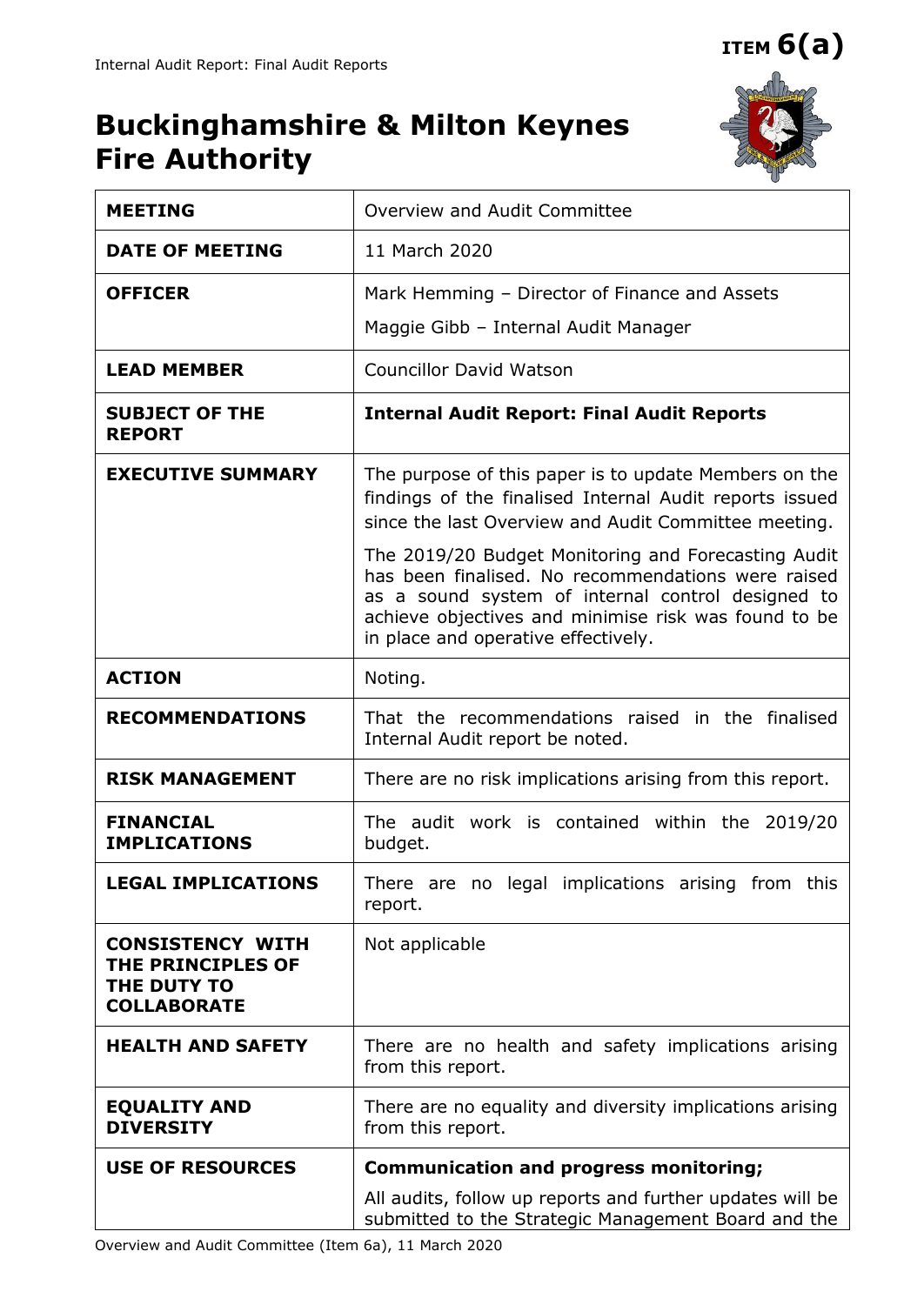|                                                | Overview and Audit Committee.                                                |  |  |
|------------------------------------------------|------------------------------------------------------------------------------|--|--|
| <b>PROVENANCE SECTION</b>                      | Internal Audit Plans 2019/20                                                 |  |  |
| &<br><b>BACKGROUND PAPERS</b>                  | Internal Audit reports taken to Overview and Audit<br>Committee.             |  |  |
| <b>APPENDICES</b>                              | Appendix A – Budget Monitoring and Forecasting Audit<br><b>Final Report</b>  |  |  |
| <b>TIME REQUIRED</b>                           | 5 minutes.                                                                   |  |  |
| <b>REPORT ORIGINATOR</b><br><b>AND CONTACT</b> | Maggie Gibb - Internal Audit Manager<br>mgibb@buckscc.gov.uk<br>01296 387327 |  |  |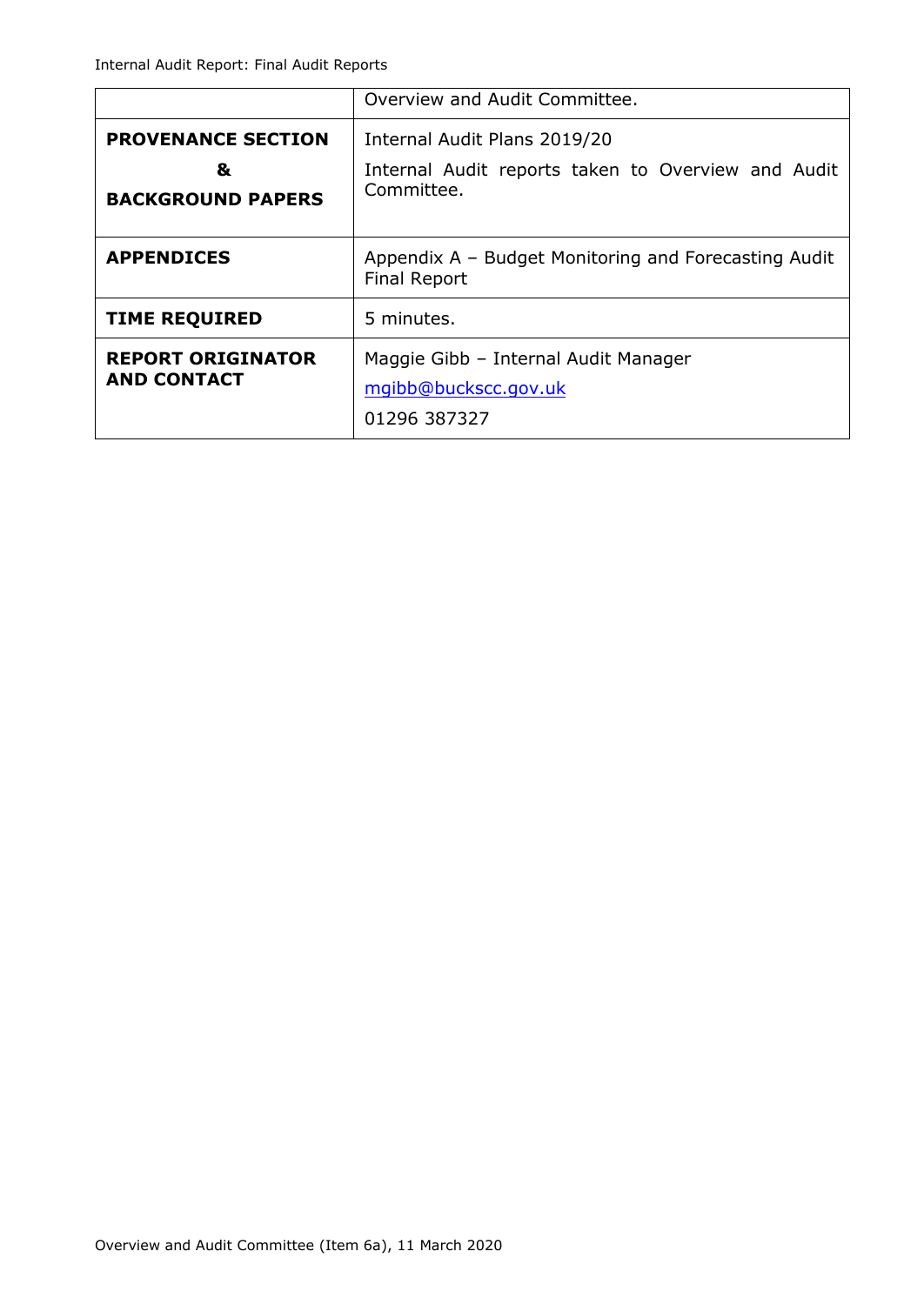# Business Assurance and Risk Management

# Final BMKFA Budget Monitoring and Forecasting Audit Report (Ref-2036)

**Auditors** 

Maggie Gibb, Head of Business Assurance (and Chief Internal Auditor)

Selina Harlock, Audit Manager

Caroline Jenkins, Senior Auditor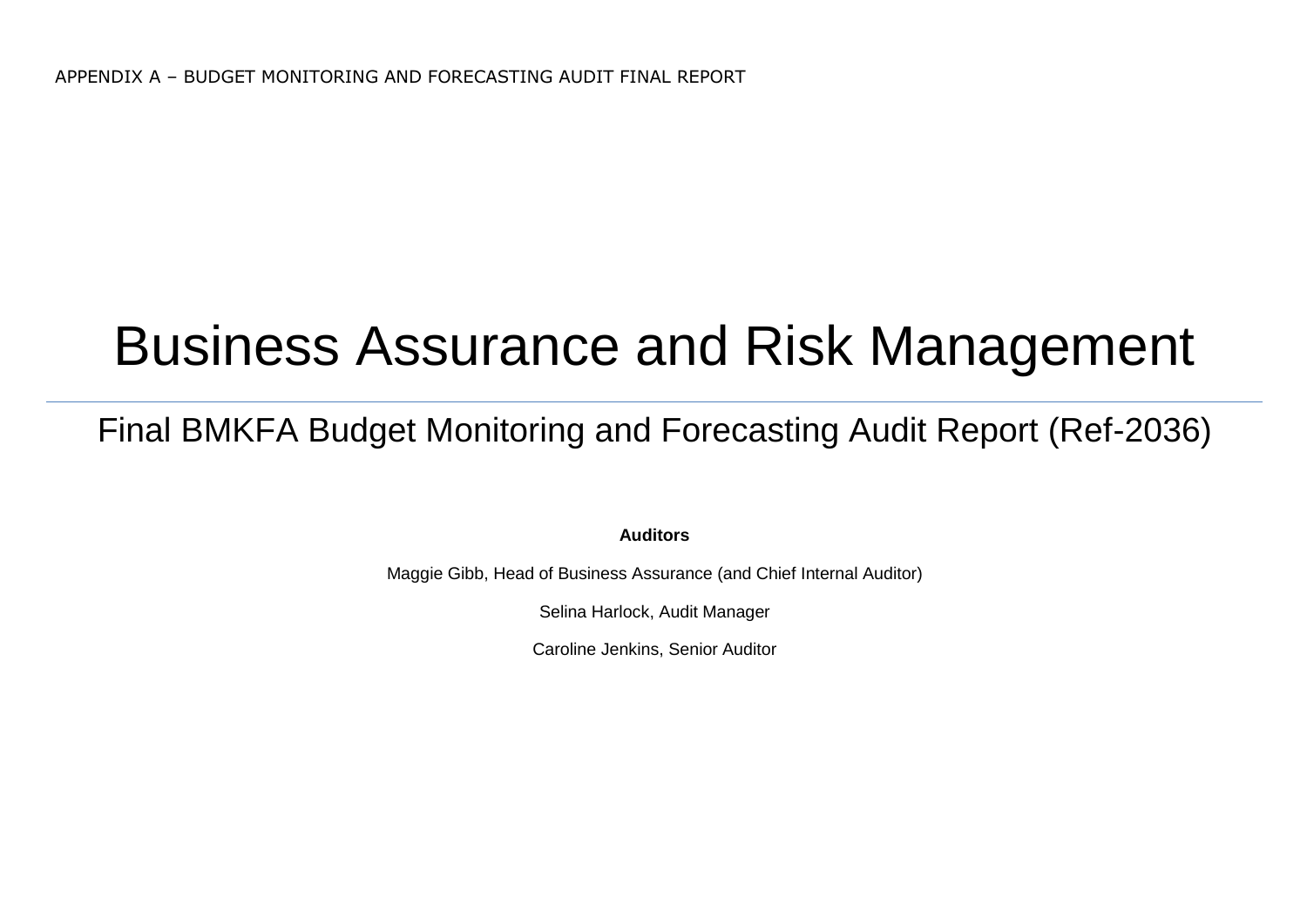# <span id="page-3-0"></span>**CONTENTS**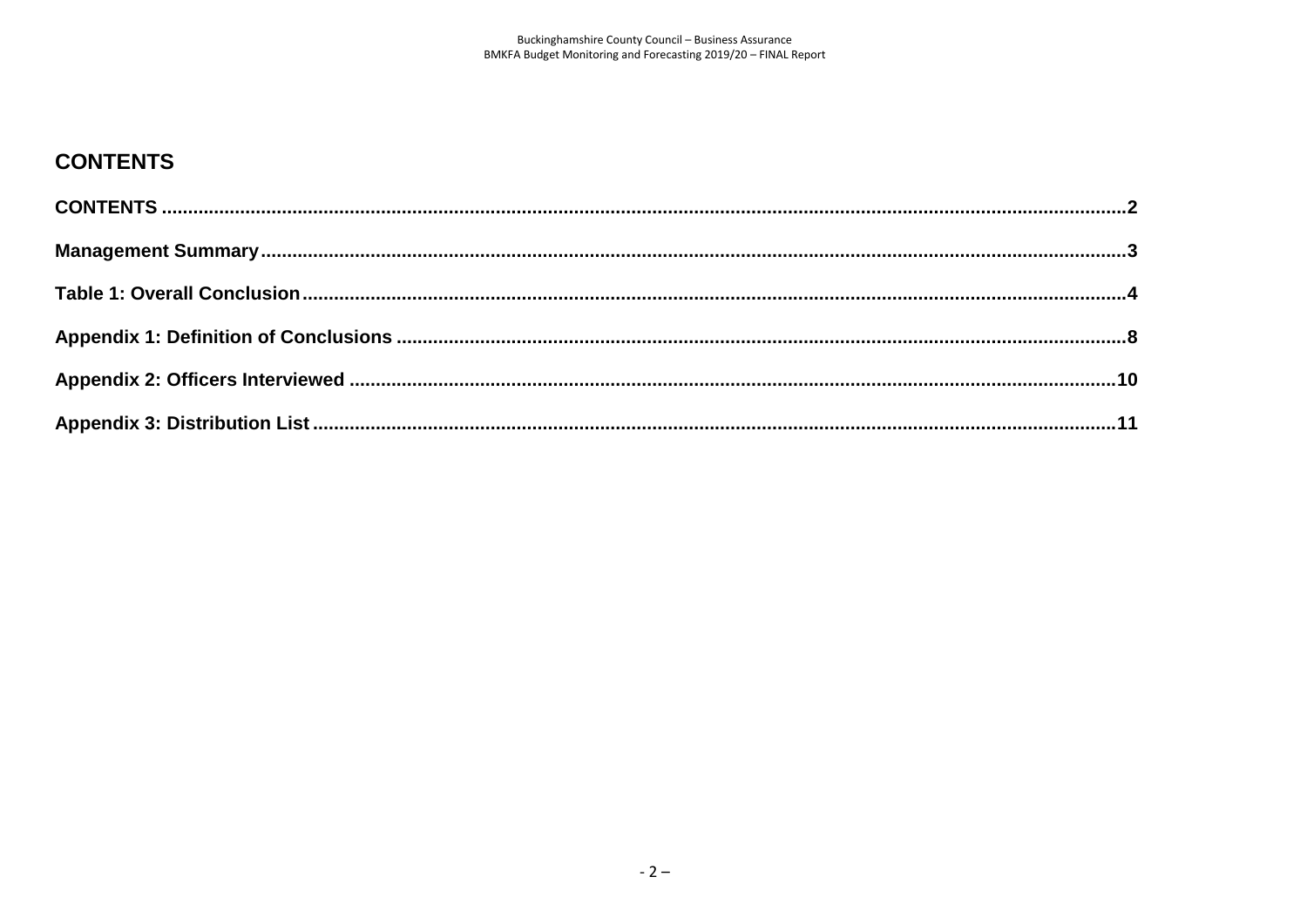# <span id="page-4-0"></span>**Management Summary**

### **Introduction**

The audit of Budget Monitoring and Forecasting was undertaken as part of the 2019/20 Internal Audit plan, agreed by the Overview and Audit Committee. The audit was undertaken during quarter three of 2019/20.

The Budget Monitoring and Forecasting Audit reviewed the Fire Authority's budget setting, monitoring, forecasting, and reporting processes for both the Revenue and Capital budgets. Having robust controls and governance over financial management is vital to the achievement of the Fire Authority's strategic objectives.

#### **Audit Objective**

Internal Audit's objectives for this audit were to provide an evaluation of, and an opinion on, the adequacy and effectiveness of the system of internal controls that are in place to manage and mitigate financial and non-financial risks of the system. This will serve as a contribution towards the overall opinion on the system of internal control that the Chief Internal Auditor is required to provide annually to the Fire Authority, and also as an assurance to the Section 112 Officer that financial affairs are being properly administered.

#### **Scope of work**

The audit activity focussed on the following key risk areas identified in the processes relating to Budget Monitoring and Forecasting:

- Policies and Procedures
- Budget Setting and Approval
- Adiustments
- Budget Monitoring Process
- Forecasting
- Reporting to Management
- Support and Training for Cost Centre Managers

The audit considered the controls in place at the time of the audit only. Where appropriate, testing was undertaken using samples of transactions since the beginning of the current financial year.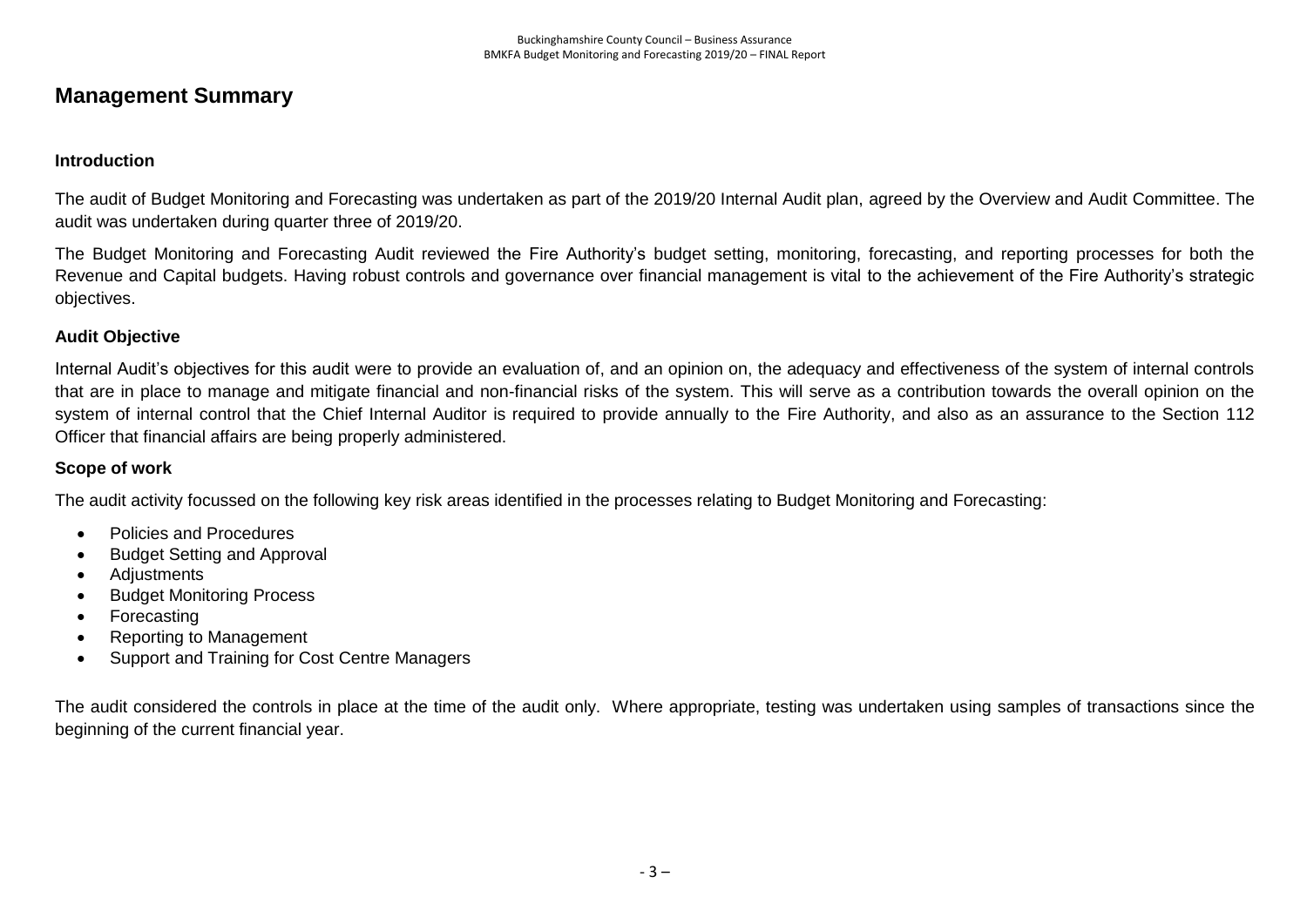# <span id="page-5-0"></span>**Table 1: Overall Conclusion**

**Overall conclusion on the system of internal control being maintained Substantial** 

| <b>RISK AREAS</b>                                              | <b>AREA CONCLUSION</b> | No of High<br><b>Priority</b><br><b>Management</b><br><b>Actions</b> | No of Medium<br><b>Priority</b><br><b>Management</b><br><b>Actions</b> | No of Low<br><b>Priority</b><br><b>Management</b><br><b>Actions</b> |
|----------------------------------------------------------------|------------------------|----------------------------------------------------------------------|------------------------------------------------------------------------|---------------------------------------------------------------------|
| <b>Policies and Procedures</b>                                 | <b>Substantial</b>     | 0                                                                    |                                                                        | 0                                                                   |
| <b>Budget Setting and Approval</b>                             | <b>Substantial</b>     | 0                                                                    |                                                                        | ŋ                                                                   |
| <b>Adjustments</b>                                             | <b>Substantial</b>     | 0                                                                    | 0                                                                      | 0                                                                   |
| <b>Budget Monitoring Process</b>                               | <b>Substantial</b>     | 0                                                                    | 0                                                                      | ŋ                                                                   |
| <b>Forecasting</b>                                             | <b>Substantial</b>     | 0                                                                    | U                                                                      | 0                                                                   |
| <b>Reporting to Management</b>                                 | <b>Substantial</b>     | 0                                                                    | 0                                                                      | U                                                                   |
| <b>Support and Training for Cost Centre</b><br><b>Managers</b> | <b>Substantial</b>     | ŋ                                                                    |                                                                        | U                                                                   |
|                                                                |                        | U                                                                    |                                                                        | 0                                                                   |

Appendix 1 provides a definition of the grading for each of the conclusions given.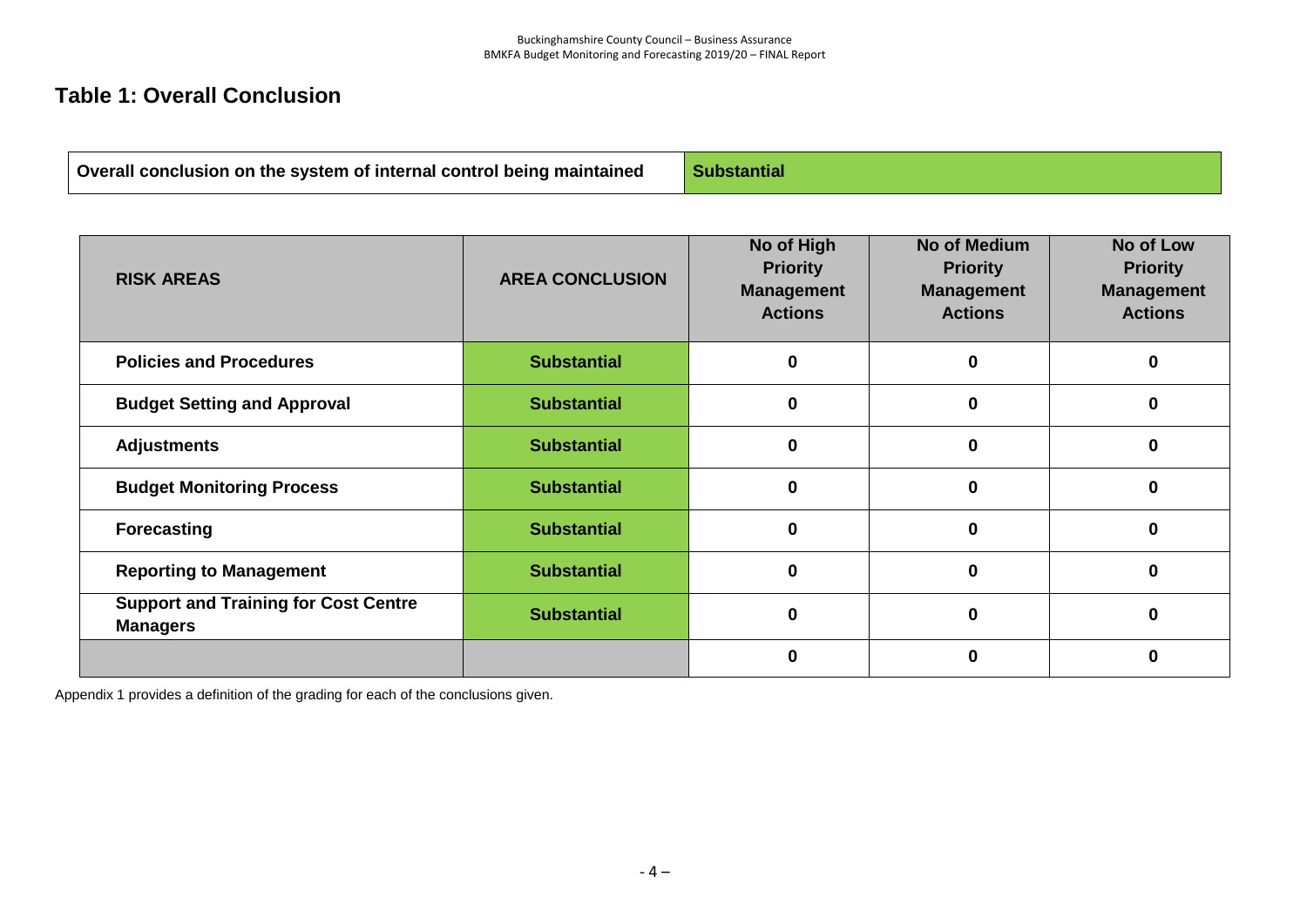#### **Policies and Procedures**

There are various policies and procedures in place that cover all aspects of budget management that are easily accessible to Budget Managers and Finance staff. This includes; the Financial Regulations that sets out responsibilities for budget setting, the Medium Term Financial Planning (MTFP) process, monitoring and reporting; and the Financial Instructions which sets out the roles of the Budget Managers and the Chief Financial Officer and what each role is required to do in relation to budget management. All policies and procedures are up to date and reflect current practices.

The Integra finance system was introduced in 2017 and is used for budget monitoring. During the budget monitoring cycle, access to Integra is restricted and controlled based on user roles and Audit confirmed that only Budget Managers can update their monthly budget forecasts in Integra. Once Finance reviews and approves the monthly budget forecasts in Integra, the forecasts are locked within the Integra so that no further amendments can be made by Budget Managers. Audit confirmed that any journals and virements can only be processed and approved within Integra by the relevant staff members in Finance once Budget Manager approval has been obtained.

#### **Budget Setting and Approval**

In previous years, the budget setting approach was incremental. However for the 2020/21 budget setting process, the approach has been changed to zero based budgeting which was communicated to the leadership and management teams. It was agreed by the Director of Finance and Assets that it was good practice to periodically have a complete overhaul of budgets to ensure that budgets are fit for purpose.

With regards to the budget setting process there are clear roles and responsibilities and a timetable in place.

Starting in May / June each year, Budget Managers review their budget forecasts, allowing for inflation etc and submit any savings, growth bids and capital bids. Finance then checks the bid proposals and work with the Budget Managers on the financial workings to ensure that the MTFP and bids are ready for challenge. The next stages are Officer and Member Challenges where it is agreed whether or not the MTFP and any proposals can be submitted to the Fire Authority. Members would then review and agree the MTFP and savings/growth/capital bids subject to final settlement in January. The Fire Authority formally approves the budget in February and following on from approval, the budget is uploaded onto the Integra finance system for the forthcoming financial year.

Audit confirmed that the 2019/20 budget setting was completed within the required timescales as set out in the timetable and that the 2020/21 budget setting process was on track. For 2020/21 budget, there was evidence that the budgets were built from scratch before taking into account any carry forward from prior years. As the budget setting approach has changed for 2020/21 and has yet to go through a complete cycle, it is recommended that the budget setting process is re-visited by Audit in 2020/21 once the full budget setting cycle has been completed.

Audit also confirmed, from a sample test, that there were appropriate records of meetings, consultations including a breakdown of figures and assumptions to support the rationale and discussions held in developing the budgets. It was noted that the Strategic Requirements section of the capital bid document was not completed for the bid to extend the Red Fleet replacement programme for a further four years from 2021/22. As the specific bid relates to the 2019/20 budget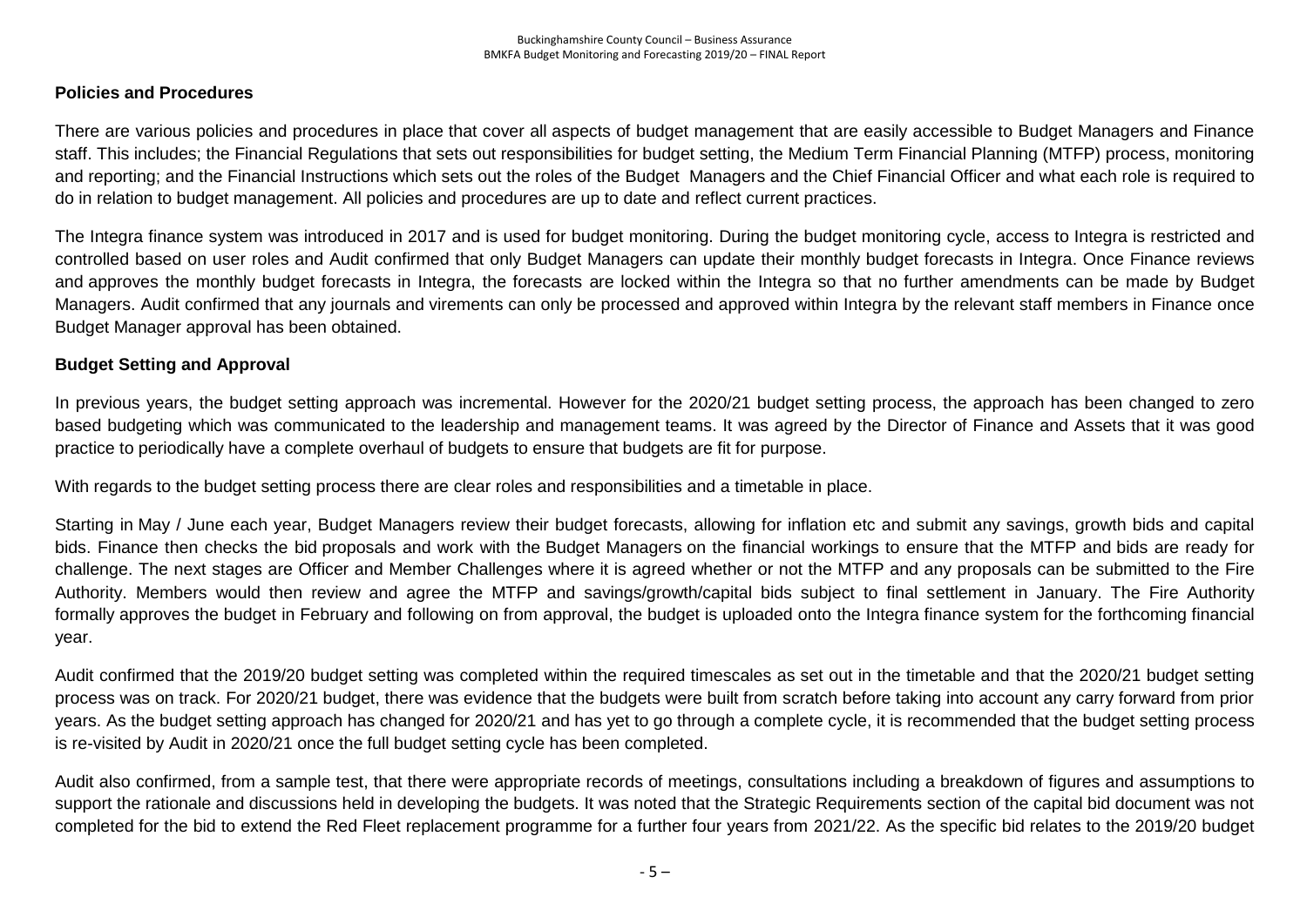setting process, no further action can be taken. However it was agreed by Finance that going forward, any budget proposals would reflect the agreed priorities of the Fire Authority as well as any front line service requirements as such all bid documents will be completed in full. This will ensure that Officers and Members have all information readily available when considering and making decisions in line with strategic priorities. On this basis, we have not raised an action point regarding this.

#### **Adjustments**

According to the Financial Regulations and the Financial Instructions a virement does not create additional overall budget liability, it is a transfer of budget provision either within or between budget headings and can be used as an effective tool to assist in managing budgets effectively within a cash limit.

The Fire Authority is responsible for agreeing procedures for virement. Budget Managers and Strategic Management Board (SMB) are responsible for agreeing in-year virements within delegated limits and budget line restrictions. The Chief Finance Officer must sign-off all virements.

Audit confirmed for a sample of virements that they were processed in accordance to the Financial Regulations and Instructions.

#### **Budget Monitoring and Forecasting Process**

Budget monitoring occurs on a monthly basis. As seventy percent of the Fire Authority's budget is made up of salaries, a large section of the budget calculation is done through the Salary Calculator which is reviewed by Budget Managers. On a monthly basis, Finance exports the salary information from the Integra finance system into the Salary Calculator; the cost centre information is copied, a macro is run which updates the control sheet actuals in the spreadsheet.

The payroll file, which contains actual payments made and is based on the previous month's payments, is received from the Itrent HR system and uploaded via a general ledger interface to Integra. Any payroll errors are usually down to a cost centre / cost element not being attached. If there are any errors with the payroll file, the payroll errors get posted to the suspense account. Finance then queries the payroll with Payroll Team and once resolved, makes the necessary journals to correct the payroll information.

In addition, Budget Managers have to review their budgets and provide forecasts on a monthly basis within the Integra finance system. An automated email is sent from Integra to Finance to notify that a cost centre is ready for review and approval. Finance monitors the completion of budget update (forecasts) on Integra through the BDM330 Cost Centre Manager page which shows all the cost centres and the budget monitoring stage.

For a sample of budgets (five revenue and five capital), there was sufficient information and adequate explanations recorded on forecast figures and any budget variances.

#### **Reporting to Management**

Monthly and quarterly budget monitoring reports are produced using a download from the Integra finance system. The monthly reports are produced for the Area Commanders and Directors, with a copy sent to the Lead Member. The quarterly reports are presented at the Executive Committee Meetings.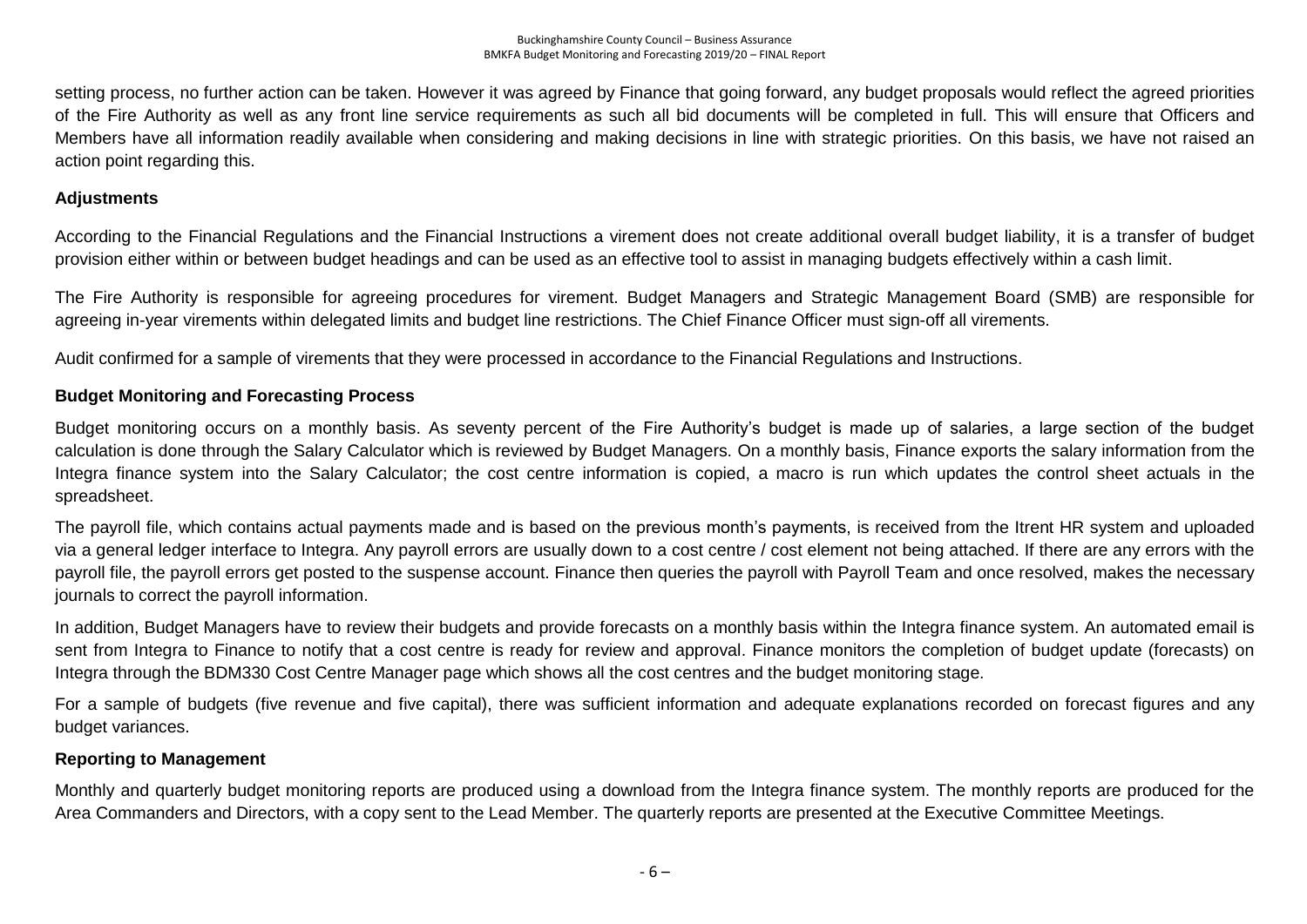Any issues and risks which would require the relevant Budget Manager to take appropriate action are highlighted through the budget monitoring reporting. Finance also makes recommendations to members when assessing the overall budget picture including making suggestions to transfer money to and from reserves.

As of November 2019 for the 2019/20 financial year, the actual expenditure year to date versus funding received year to date was £2.09m with a projected year end variance of £102k (underspend).

#### **Support and Training for Cost Centre Managers**

There is support and training available to Budget Managers with regards to budget management. Before Budget Managers are given access to the Integra finance system, they are required to complete their finance and procurement induction with the Finance team.

The Budget Monitoring Performance report for April to September 2019 (presented to the Executive Committee) indicated that the Budget Monitoring Training compliance had been at 100% for the 2019/20 year to date.

In addition, there are guidance notes available and there is ongoing support by Finance through the monthly budget monitoring process and also outside the budget monitoring process.

#### **Budget Requirements and Funding**

During the audit, Her Majesty's Inspectorate of Constabulary and Fire & Rescue Services (HMICFRS) issued its report in December 2019 which states that the Fire Authority 'requires Improvement'. One of the questions asked was 'How efficient is the service at keeping people safe and secure?' and the following was noted by HMICFRS:

*"We have serious concerns as to whether Buckinghamshire FRS has the resources it needs to meet its foreseeable risk. As a result of the financial position the service finds itself in, it doesn't have enough operational firefighters to resource its prevention and protection functions and crew the minimum number of fire engines it says it needs."*

It should be noted that the focus of this audit was limited to budget monitoring and forecasting processes and did not consider the MTFP process in detail. However whilst the outcome of the HMICRS's inspection and funding are outside the scope of this review, we have included a reference in this report as senior management of the Fire Authority must address the findings in the HMICFRS report to ensure that budget requirements and funding are sustainable in the future. We have been informed that the Fire Authority is due to have an extraordinary meeting on 23 January 2020 to agree an action plan to address the HMICFRS recommendations.

We acknowledge that the Fire Authority has made representations through the consultation on the local government finance settlement; that for a number of years that the service is underfunded and requires additional precept flexibility. The 2020/21 zero-based budget approach will look to ensure that the capacity and capability is optimised as far as possible with the funding available and to set a balanced budget.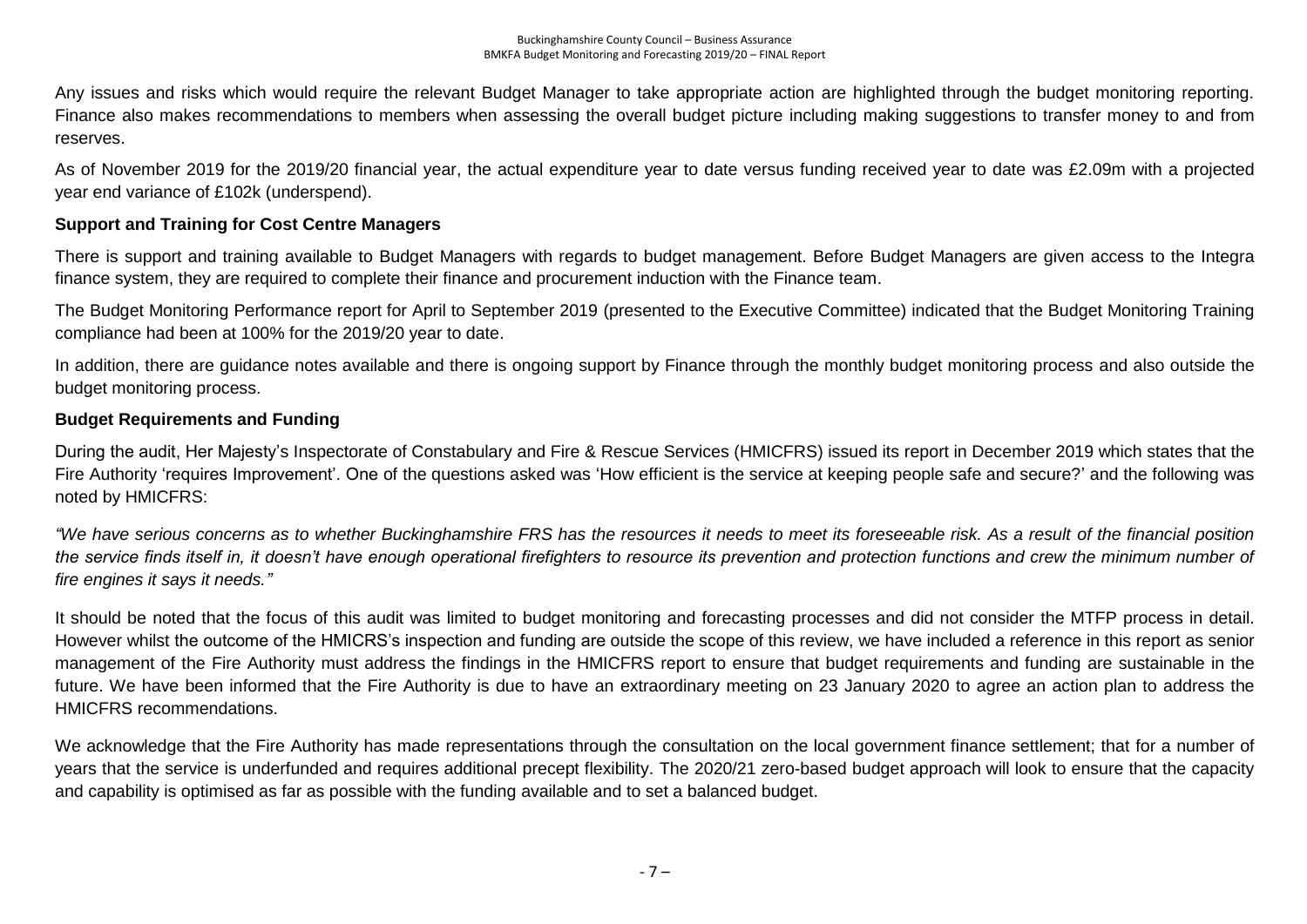# <span id="page-9-0"></span>**Appendix 1: Definition of Conclusions**

### **Key for the Overall Conclusion:**

Below are the definitions for the overall conclusion on the system of internal control being maintained.

| <b>Definition</b>  |                                                                                                                                                                                                               | <b>Rating Reason</b>                                                                                                                                                             |  |  |
|--------------------|---------------------------------------------------------------------------------------------------------------------------------------------------------------------------------------------------------------|----------------------------------------------------------------------------------------------------------------------------------------------------------------------------------|--|--|
| <b>Substantial</b> | There is a sound system of internal control designed to<br>achieve objectives and minimise risk.                                                                                                              | The controls tested are being consistently applied and risks are being<br>effectively managed.                                                                                   |  |  |
|                    |                                                                                                                                                                                                               | Actions are of an advisory nature in context of the systems, operating controls<br>and management of risks. Some medium priority matters may also be<br>present.                 |  |  |
| Reasonable         | There is a good system of internal control in place<br>objectives<br>which should<br>ensure<br>are generally<br>achieved, but some issues have been raised which                                              | Generally good systems of internal control are found to be in place but there<br>are some areas where controls are not effectively applied and/or not<br>sufficiently developed. |  |  |
|                    | may result in a degree of risk exposure beyond that<br>which is considered acceptable.                                                                                                                        | Majority of actions are of medium priority but some high priority actions may<br>be present.                                                                                     |  |  |
| <b>Partial</b>     | The system of internal control designed to achieve<br>objectives is inadequate. There are an unacceptable                                                                                                     | There is an inadequate level of internal control in place and/or controls are<br>not being operated effectively and consistently.                                                |  |  |
|                    | number of weaknesses which have been identified and<br>the level of non-compliance and / or weaknesses in the<br>system of internal control puts the system objectives at<br>risk.                            | Actions may include high and medium priority matters to be addressed.                                                                                                            |  |  |
| <b>Limited</b>     | Fundamental weaknesses have been identified in the<br>system of internal control resulting in the control<br>environment being unacceptably weak and this<br>exposes the system objectives to an unacceptable | The internal control is generally weak/does not exist. Significant non-<br>compliance with basic controls which leaves the system open to error and/or<br>abuse.                 |  |  |
|                    | level of risk.                                                                                                                                                                                                | Actions will include high priority matters to be actions. Some medium priority<br>matters may also be present.                                                                   |  |  |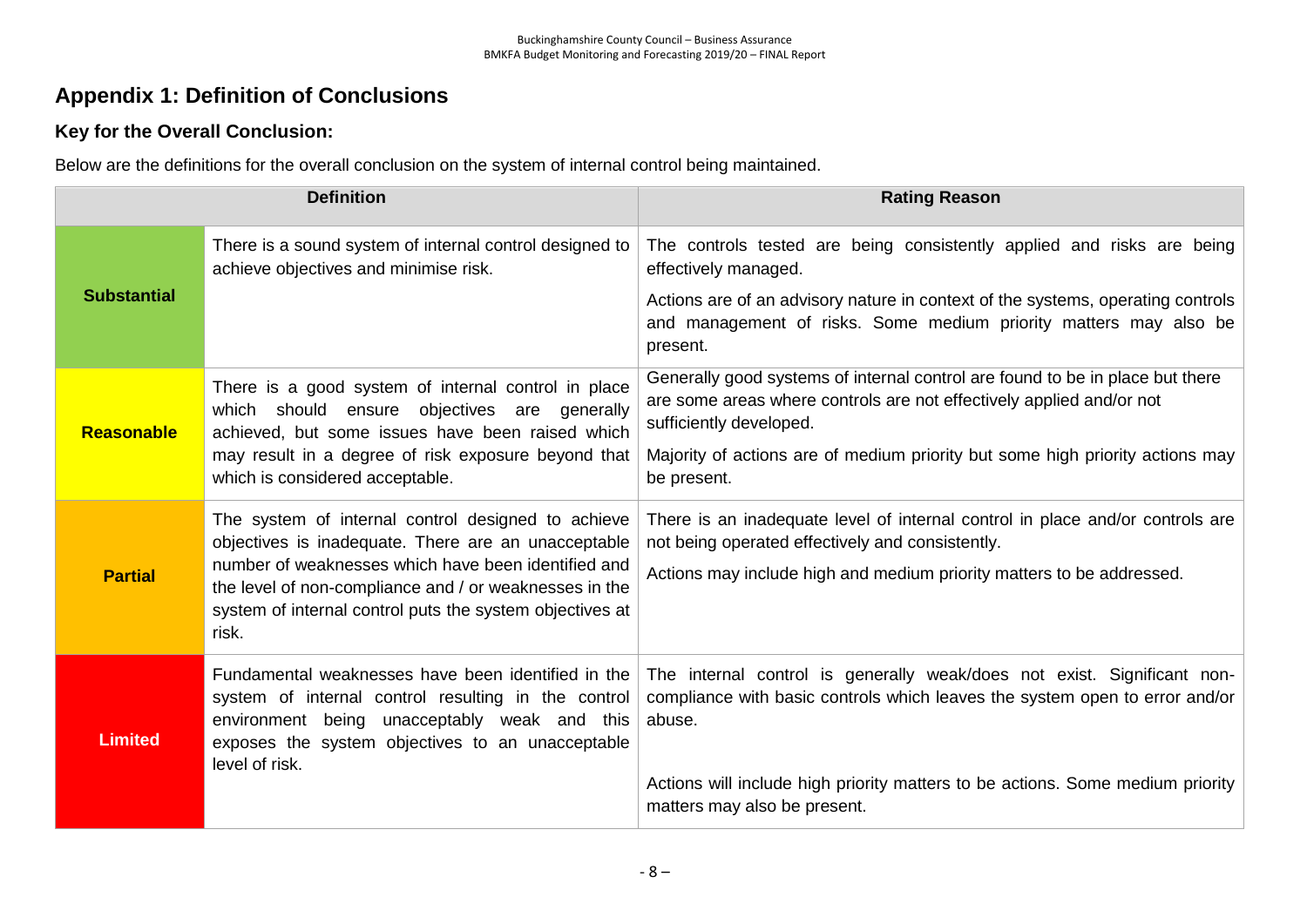Management actions have been agreed to address control weakness identified during the exit meeting and agreement of the draft Internal Audit report. All management actions will be entered onto the Pentana Performance Management System and progress in implementing these actions will be tracked and reported to the Strategic Management Board and the Overview & Audit Committee.

We categorise our management actions according to their level of priority:

| <b>Action Priority</b> | <b>Definition</b>                                                                                               |
|------------------------|-----------------------------------------------------------------------------------------------------------------|
| High (H)               | Action is considered essential to ensure that the organisation is not exposed to an unacceptable level of risk. |
| <b>Medium (M)</b>      | Action is considered necessary to avoid exposing the organisation to significant risk.                          |
| Low $(L)$              | Action is advised to enhance the system of control and avoid any minor risk exposure to the organisation.       |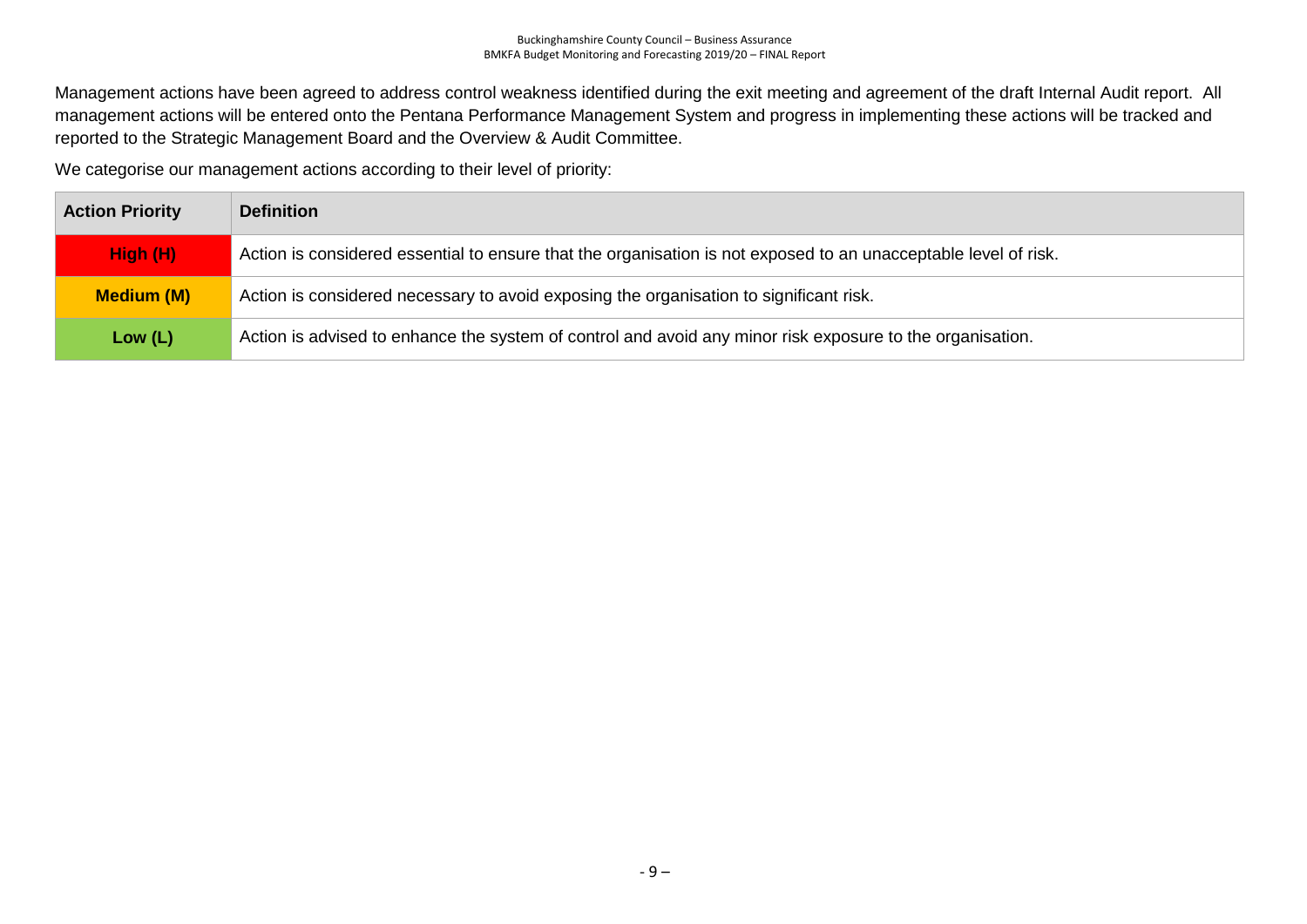# <span id="page-11-0"></span>**Appendix 2: Officers Interviewed**

### **The following staff contributed to the outcome of the audit:**

**Name: Title:** Mark Hemming Asif Hussain Marcus Hussey Laura Taylor

# **The Exit Meeting was attended by:**

**Name: Title:**

Director of Finance and Assets Principal Accountant Principal Accountant Trainee Accountant

Mark Hemming **Director of Finance and Assets** Asif Hussain **Asif Hussain Principal Accountant** Marcus Hussey **National Accountant** Marcus Hussey **Principal Accountant** 

The auditors are grateful for the cooperation and assistance provided from all the management and staff who were involved in the audit. We would like to take this opportunity to thank them for their participation.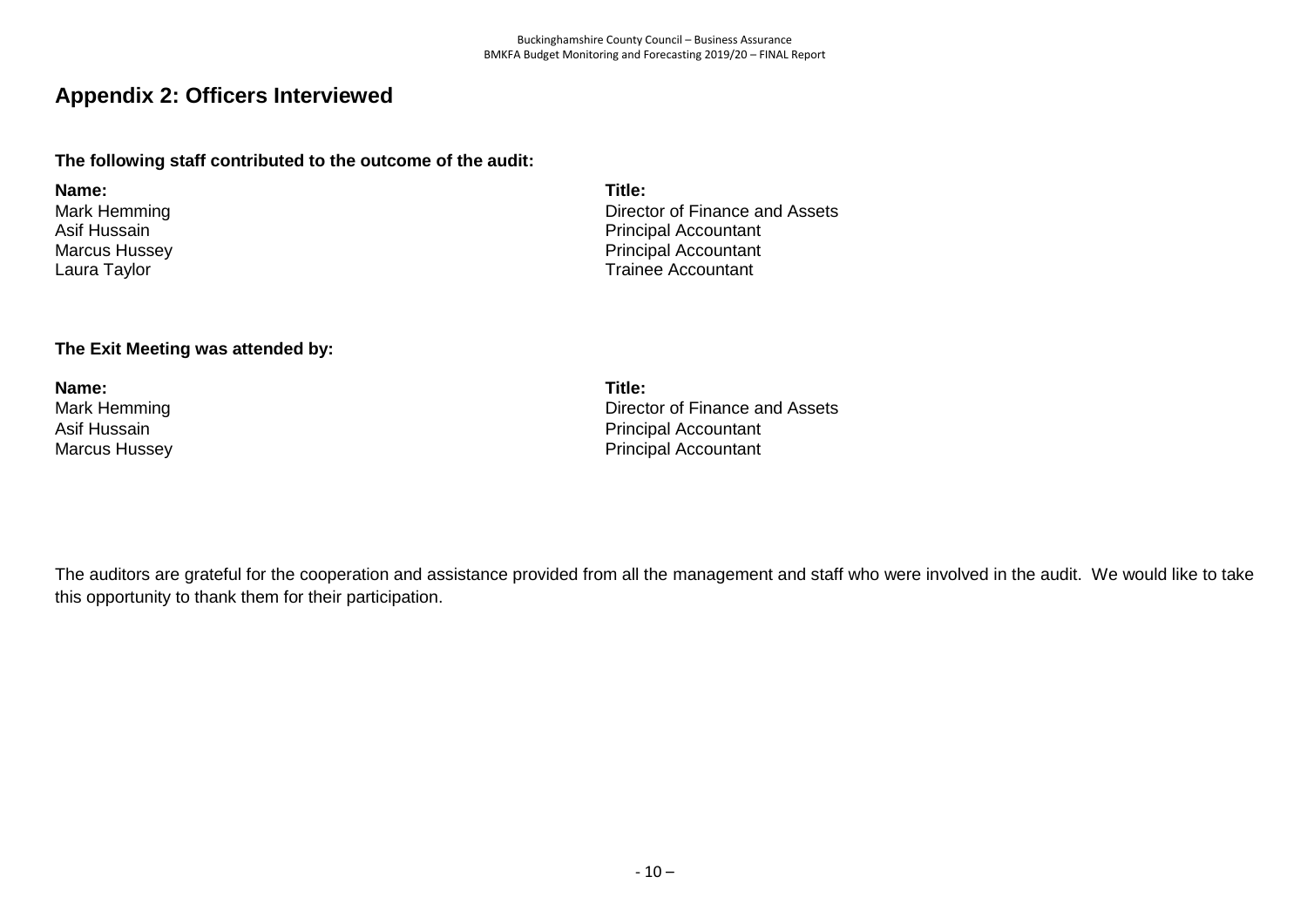# <span id="page-12-0"></span>**Appendix 3: Distribution List**

#### **Draft Report:**

Mark Hemming Asif Hussain Marcus Hussey

#### **Final Report as above plus:**

Ernst and Young

#### **Audit Control:**

Closing Meeting 2019 Draft Report 14 January 2020 Management Responses 17 January 2020 Final Report 3 February 2020 Audit File Ref 20-36

Director of Finance and Assets Principal Accountant Principal Accountant

Jason Thelwell<br>
Ernst and Young<br>
Ernst and Young